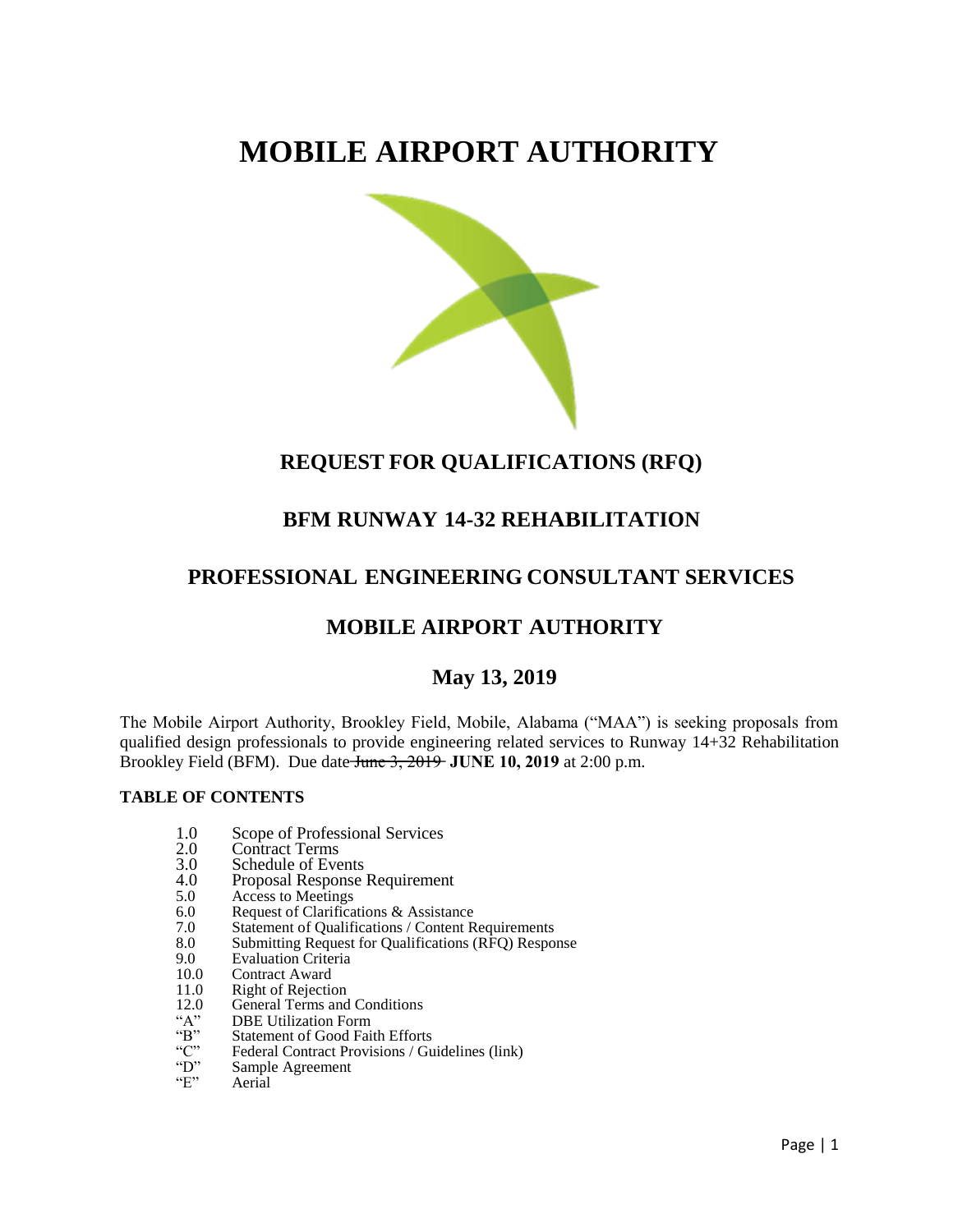#### **REQUEST FOR QUALIFICATIONS (RFQ) BFM RUNWAY 14-32 REHABILITATION MOBILE AIRPORT AUTHORITY**

The Mobile Airport Authority (hereinafter, referred to as the Authority) is requesting qualifications from all interested and qualified firms to provide Professional Engineering Consultant Services for the BFM Runway 14- 32 Rehabilitation Project (hereinafter, referred to as the Project).

All interested firms are advised that the project will be funded in part by an AirportImprovement Program grant, therefore typical Federal mandatory provisions will apply to the contact. Among these are:

Affirmative Action Buy American Civil Rights Davis Bacon Debarment and Suspension Disadvantaged Business Enterprise Foreign Trade Restrictions Lobbying Federal Employees Recovered Materials

A full listing, along with the text of the referenced provisions, is included in the complete Request for Qualifications Package.

#### **RFQ Due Date: June 10, 2018 at 2:00 p.m. Mobile Airport Authority 1891 9th Street Mobile, Alabama 36615**

To request a complete Request for Qualifications Package e-mail [russell@mobairport.com](mailto:russell@mobairport.com) reference RFQ Runway 14-32 Rehabilitation.

#### SECTION1.0 Scope of Professional Services

The Mobile Airport Authority (hereinafter, referred to asthe Authority) isrequesting qualifications from all interested and qualified firms to provide Professional Engineering Consultant Services for the BFM Runway 14-32 Rehabilitation (hereinafter, referred to as the Project).

As a consultant to the Authority, the services provided under this contract will be pursuant to Code of AL, Title 41, Chapter 16 and Title 39-1-1, as amended and the latest version of FAA Advisory Circular 150/5100-14E (Architectural, Engineering, and Planning Consultant Services for Airport Grant Projects).

The Authority seeks professional engineering firms with aviation experience interested in providing Professional Engineering Services requested for this project includes but not limited to: surveying and design services to prepare complete, regulatory permitting, bid-ready construction drawings, specifications, bid schedule and engineer's estimate for construction. The design work shall include an appropriate rehabilitation of the runway pavement, replacement of all aged C/L - TDZ Lights, repair of PCC pavements in touch down zones, overlay of existing center section of bituminous pavements, re-grooving, and re-marking the entire runway. Spalling is occurring in the PCC TDZ areas due to Air Traffic loads and existing bituminous longitudinal joints are starting to open the pavement surface to FOD. The existing C/L- TDZ lighting system was installed in 2003 and the existing C/L-TDZ quartz lighting equipment is a continued maintenance item and repairs present challenge due to obsolete and/or discontinued parts. It is expected that FAA funds will be used to design and construct this project. Construction costs are anticipated to be in excess of \$6 million.

Respondents should have the knowledge and ability to provide technical advice and consultation; exhibit superior problem-solving skills related to their areas of expertise; demonstrate good communication skills and be able to work collaboratively with other professionals or independently as needed.

This solicitation and selection process is intended to be in compliance with "FAA Advisory Circular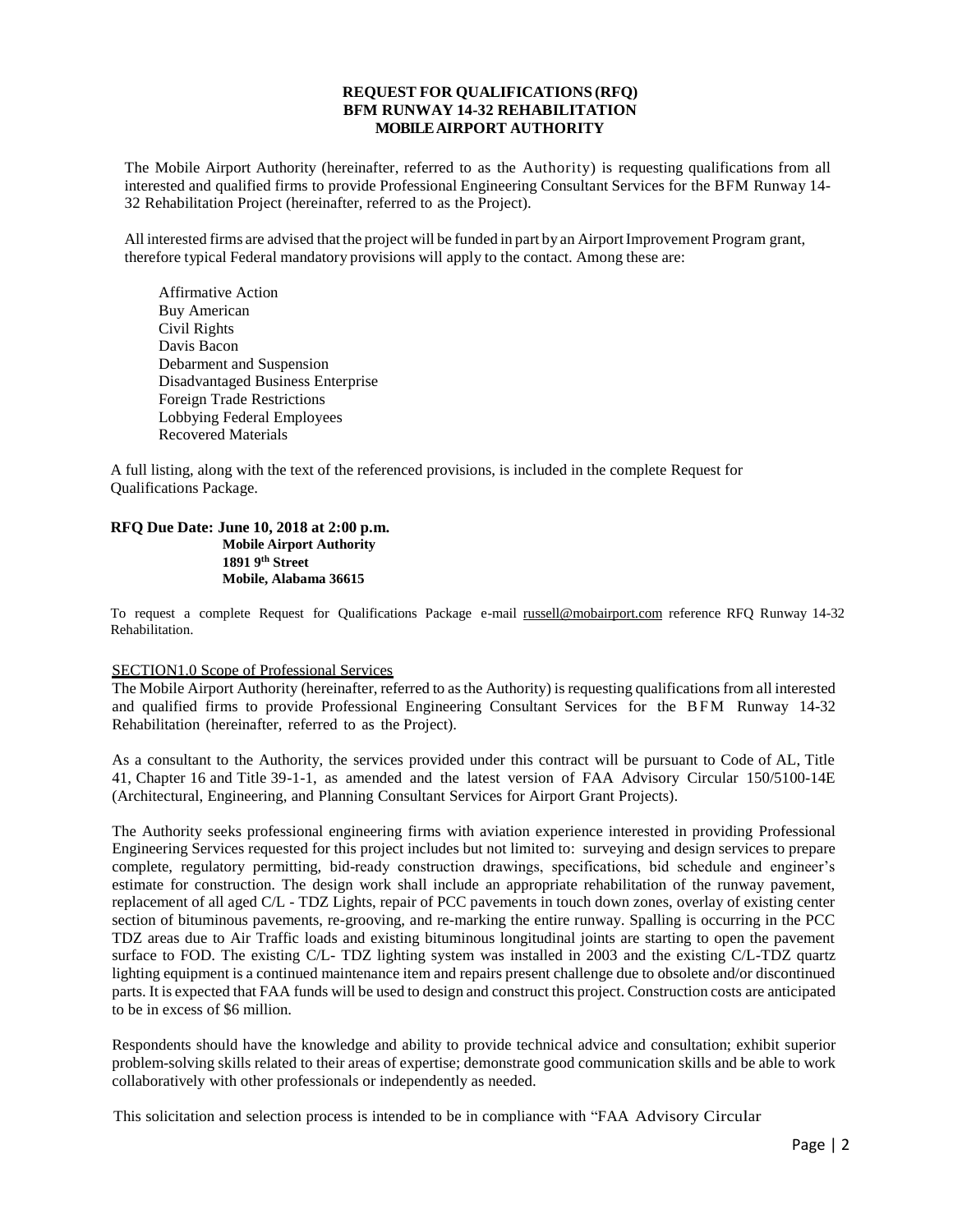150/5100-14E entitled "Architectural, Engineering, and P l a n n i n g Consultant Services for Airport Grant Projects" current version" (incorporated herein by reference) and Code of AL, Title 41, Chapter 16 and Title 39-1-1 "Competitive Bid Law of the State of Alabama." Consultants should be prepared to provide any and all services outlined in the Advisory Circular.

#### SECTION2.0 Contract Terms

The contract term will be as negotiated with the selected firm during the scope of services development phase.

#### SECTION3.0 Schedule of Events

The proposed time schedule as related to this procurement is as follows:

| Event                                                                                                                                                                                                                                                               | Date                |
|---------------------------------------------------------------------------------------------------------------------------------------------------------------------------------------------------------------------------------------------------------------------|---------------------|
| Advertisement of RFQ                                                                                                                                                                                                                                                | 05/14/2019          |
| <b>Site Visit</b>                                                                                                                                                                                                                                                   | 5/28/2019 10:00AM   |
| Deadline for Questions/Inquiries                                                                                                                                                                                                                                    | 5/30/19 at 5:00 PM  |
| Responses to Questions/Inquiries                                                                                                                                                                                                                                    | 06/03/19 at 5:00 PM |
| RFQ Due Date/Time (Deadline)                                                                                                                                                                                                                                        | 06/10/19 at 2:00 PM |
| <b>Selection Committee Complete Evaluation</b>                                                                                                                                                                                                                      | 06/12/2019          |
| Oral Presentations/Interview of Short-listed Firms (If desired)<br>Note: Oral presentations is not a mandatory requirement, however, the<br>Airport reserves the right to request oral presentations of the shortlisted<br>firms as part of the evaluation process. | <b>TBD</b>          |
| Anticipated Award                                                                                                                                                                                                                                                   | June 12, 2019       |

#### SECTION4.0 Proposal Response Requirements

- 4.1 A prospective Respondent's response to this RFQ should include the information in Section 7.
- 4.2 Proposals must be tabbed and must include the information/documents specified. Response should address the tabbed requirements in a clear and concise manner in the order stated herein. Proposals that do not adhere to the specified format may be considered incomplete and therefore unresponsive by the Authority.

#### SECTION5.0 Access to Meetings

Notice of all public meetings will be posted in the local newspaper as far in advance of the meeting as possible or posted on the Authority's website at <https://www.mobileairportauthority.com/aeroplex/rfp/>

#### SECTION6.0 Request for Clarifications & Assistance

ALL questions concerning this RFQ must be directed in writing to: Russell Stallings / E-MAIL: [russell@mobairport.com](mailto:russell@mobairport.com) or 1891 9<sup>th</sup> Street, Mobile, Alabama 36615

All telephone conversations are to be considered unofficial responses and will not be binding. Questions, verifying the RFQs' content, if appropriate, will be responded to in writing. The written response will be the Authority's official response and will be furnished to all Respondents that requested the RFQ.

#### SECTION7.0 Statement of Qualification / Content Requirements

- 7.1 Each Respondent shall submit one (1) unboundoriginal, five (5) bound copies andone (1) PDF of their proposal. A response to this RFQ should, at a minimum, include the information requested in each "Tab" specified below and shall have a font size no less than Arial 10 pt. Proposal shall not exceed twenty (20) pages excluding resume. Please note that the proposal must be tabbed as identified and should address the requirements in a clear and concise manner in the order stated herein. Please refrain from submitting company brochures and other documents not specifically requested.
- 7.2 The Authority reserves the right to seek additional/supplemental representation on specific issues as needed.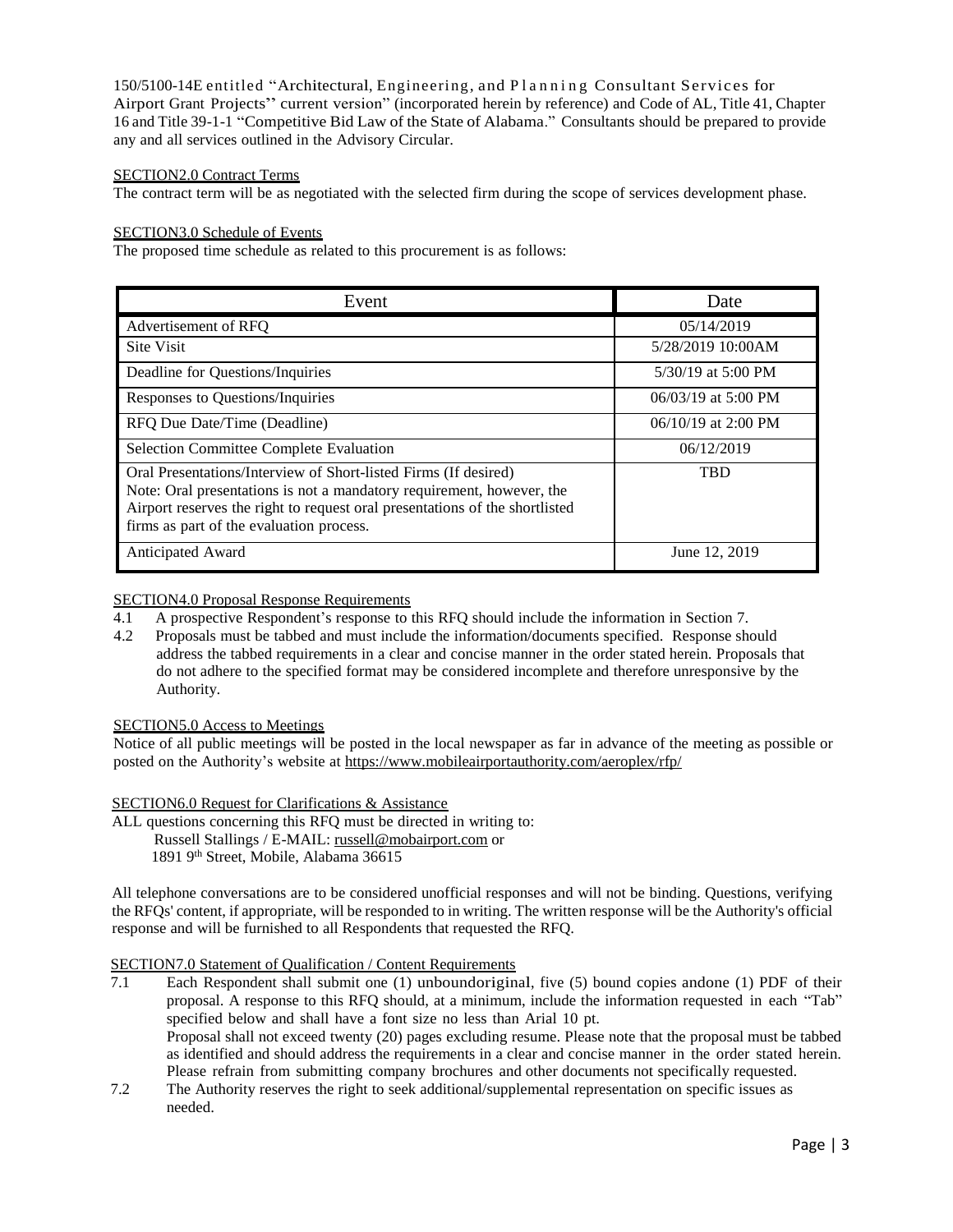#### 7.3 Withdrawal/Irregularities

- 7.3.1 A firm may completely withdraw its submittal up to the time of contract award. The firm must request the withdrawal in writing, signed by the firm's authorized representative. The withdrawal will not prejudice the right of the firm to participate on other current of future Authority solicitations.
- 7.3.2 The Authority reserves the right to reject any or all qualifications or to waive informalities or minor irregularities in the RFQs received in the best interest of the Authority.
- 7.4 Construct the proposal in the following format and a tab must separate each section:

#### TAB 1 - EXECUTIVE SUMMARY/GENERAL INFORMATION

#### In Tab 1 provide the following:

In brief, concise terms, a summary level statement indicating the underlying philosophy of firm in providing required services to the Authority. Identify and discuss any of the services, methods, or methods of approach to the services, which your firm believes to be either unique or outstanding or which is recognized as giving your firm a competitive edge or advantage. Include all specific services the firm intends to provide under this RFQ response. The respondent shall adhere to the following:

Summary must (1) be limited to a maximum of  $two(2)$  pages,

(2)state that the proposal is in all respects fair and in good faith without collusion or fraud, and

(3) state that the signatory (signer) of the RFQ has the authority to bind the principal proposer.

 $\begin{bmatrix} 1 \\ 2 \end{bmatrix}$ Signed, acknowledged Addendums (if issued)

#### TAB 2 – EXPERIENCE AND ABILITY

#### In Tab 2 provide the followings:

- A. Respondents and respondent's team must demonstrate considerable relevant experience with the scope of services in the RFQ and should emphasize both the experience and capability of the particular personnel who will actually perform the work. Also include information regarding the firm's capabilities and background.
- B. List all sub-consultants to be utilized and their experience with the scope of services in the RFQ.
- C. Submit an organizational chart with the following brief information:
	- 1. Principal point of contact.
	- 2. Project Manager.
	- 3. Team Leaders and names/responsibilities of each team member.
	- 4. Map the chain of supervision for the team and the chain of succession if team members were to change during the contract term. Project Manager and Key Team Members proposed for any Authority contracted project must remain with project until completion unless prohibited by extenuating circumstances. In the event replacement of the Project Manager or a Key Team Member becomes necessary, the Airport will have the right to approve or disapprove any proposed replacement.
	- 5. Provide brief resumes or descriptions of relevant experience for the proposed Project Manager and other Key Project Team members.
	- 6. Provide Proof of Insurance Capability evidence shall be in the form of a letter from an authorized insurer indicating ability to provide required insurance.
	- 7. Copy of valid State of Alabama professional engineering licenses for all registered engineers.
	- 9. Provide a completed Internal Revenue Service W-9 (the form may be downloaded from the IRS web site at www.irs.gov).

#### TAB 3 - PAST PERFORMANCE

#### In Tab 3 provide the following:

A. A brief history of the firm and a description of relevant projects worked on in the last five (5) years including name, location, date of completion, size of project and dollar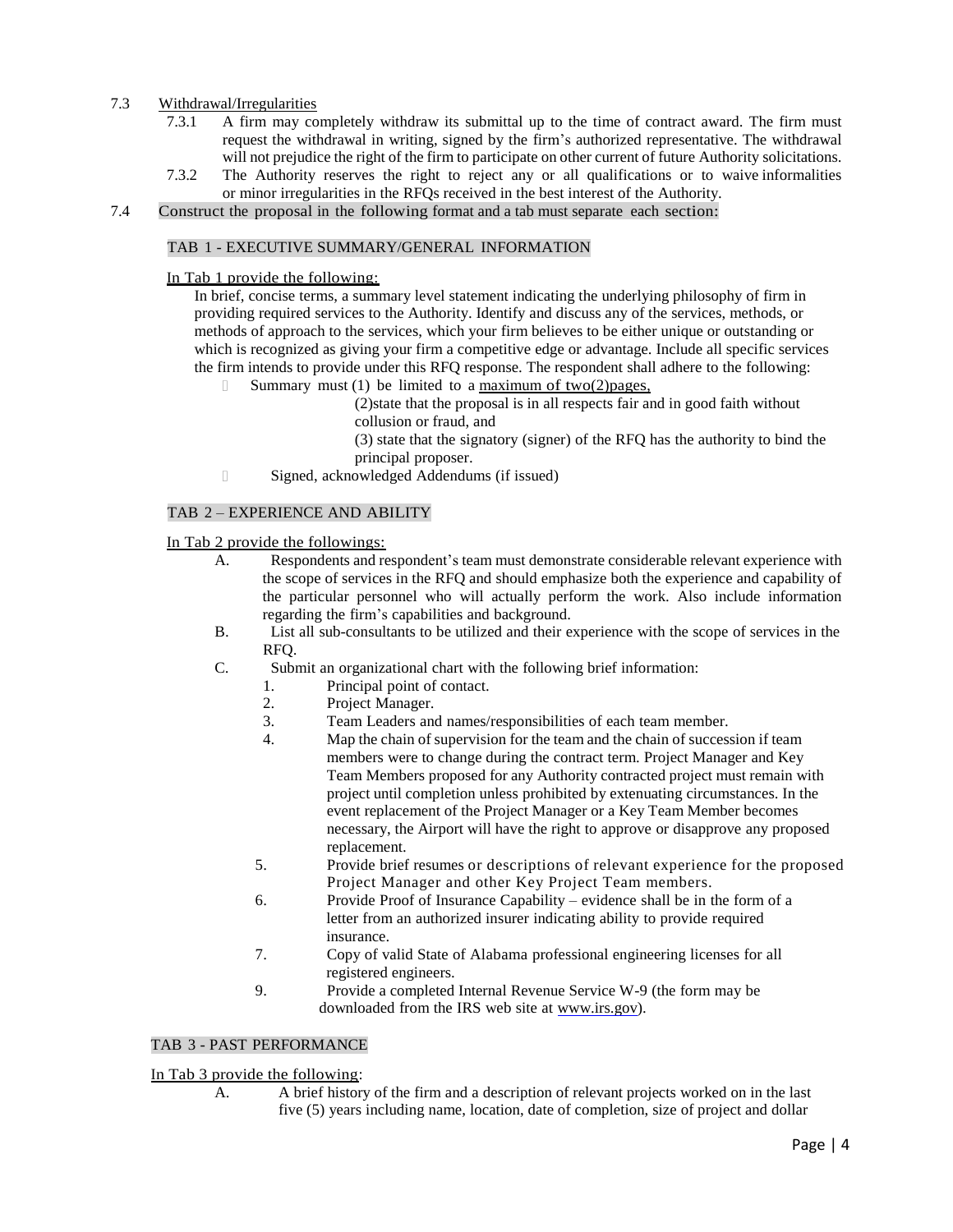value, and the name and phone number of the owner's representative.

- B. Evidence of a successful track record of tasks or projects being completed on time and within allocated budgets. Include exceptional performance ratings and letters of commendation.
- C. List Program Management, Engineering and Construction Management companies the firm has worked with. Provide a brief description of the relationship and the significant project activities or accomplishments. Include the name and phone number of a key contact for each company.
- D. Documentation of any Litigation, Major Disputes, Contract Defaults, and Liens in the last five (5) years. Describe and explain each.
- E. Response to the following question: "Why should the Mobile Airport Authority award a contract for said services to your firm?"

#### TAB 4 – APPROACH AND METHOD

#### In Tab 4 provide the following:

- A. Describe your Firm's approach to the project. Provide a list of the expected tasks and associated schedules for the complete project. Include any unique methods that you intend to incorporate and evaluate with each task as applicable during the project.
- B. Describe your Firm's quality control and quality assurance processes.
- C. Describe your Firm's schedule management process. How will you track and present baseline, actual and current schedule milestone information?
- D. Describe your Firm's budget management process How will you monitor and keep the estimated construction costs within the budget during the design phase.
- E. Describe your Firm's methodology for correcting errors or omissions in plans during Construction. Provide past project examples describing how you corrected errors/omissions and the steps taken.

#### TAB 5 – DBE PARTICIPATION

#### In Tab 5 provide the following:

MAA encourages DBE participation in this project, process and respondents are challenged to present a creative and responsive plan that provides for DBE participation that is commercially meaningful and useful including the following arrangements to ensure quality participation: (1) Participation as a prime consultant, (2) joint venture, (3) partnership, (4) sub-consultant, and/or (5) vendor.

The requirements of 49 CFR Part 26 regulations of the U.S. Department of Transportation apply to this contract/agreement. It is the policy of the MAA to practice nondiscrimination based on race, color, sex, or national origin in the award or performance of this contract. All firms qualifying under this solicitation are encouraged to submit bids/proposals.

The contractor, sub-recipient, or sub-contractor shall not discriminate on the basis of race, color, national origin, or sex in the performance of this contract. The contractor shall carry out applicable requirements of 49 CFR Part 26. Failure by the contractor to carry out these requirements is a material breach of this contract, which may result in the termination of this contract or such other remedy as the recipient deems appropriate.

DBE participation shall be a selection criterion in the RFQ process. It is the goal of this contract to achieve the minimum DBE participation goal.

- A. Present a Narrative Description /Plan of how the DBE goal of 9.4% participation will be met or exceeded during this project. This Plan should explain the work scope designated for each DBE firm, the duration of and phases in which the assignments occur and how the assignments coordinate within the overall project plan
- B. For each DBE firm on your team, include Attachment 'A' (DBE Utilization Form) along with their certification documents and include in TAB #5.

If there are no DBE firms on your team, complete the Statement of Good Faith Efforts form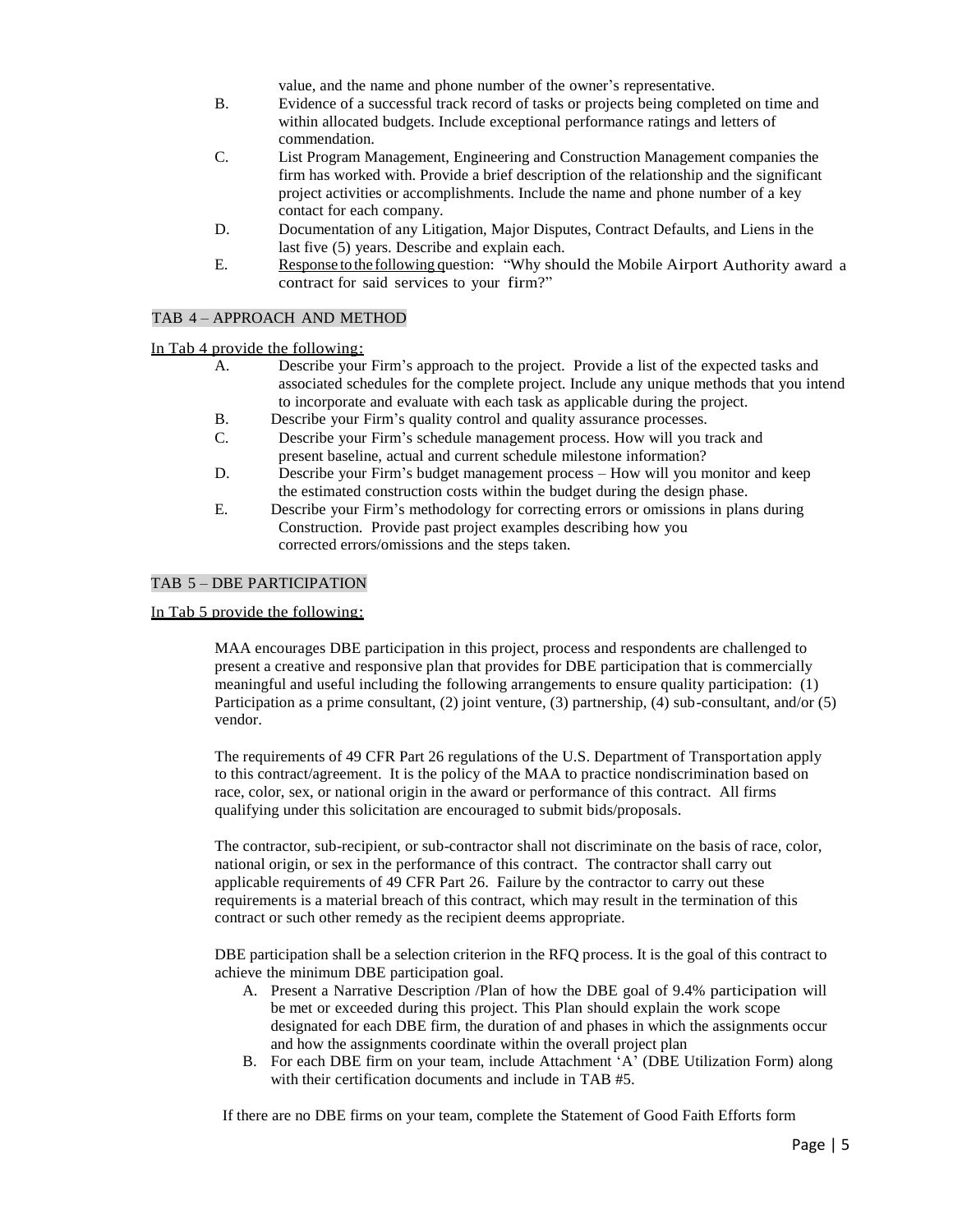(Attachment B) and include in TAB #5. The DBE submission requirements are detailed in Section 10 of this RFQ.

NOTE: Failure to submit the DBE Plan and/or Statement of Good Faith Efforts documentation shall result in the proposal being deemed as non-responsive to the DBE portion of the proposal specifications. If DBE participation is not available or will not be used for this contract, it shall be documented and justified on the Statement of Good Faith Efforts form.

C. DisadvantagedBusinessEnterprise(DBE)Participation

DBE participation shall be a selection criterion in the RFQ evaluation /scoring process. It is the goal of this Project to have a minimum of 9.4% DBE participation in the contract. The Proposer shall include a DBE Participation Plan within the RFQ response. Key elements of the plan will include:

- 1. An explanation / narrative of how the goal of 9.4% DBE participation goal shall be met for this contract.
- 2. List of the locally certified DBE firms that will be utilized on this contract including the services they are to provide.
- 3. The methodology for monitoring the DBE participation on a continuing basis. If no suitable DBE participation can be found, the Proposer must demonstrate a Good Faith Effort was made to identify a suitable DBE and Attachment B will need to be included in the RFQ Response.

NOTE: When submitting a Plan which includes DBE vendors, ensure that all selected DBE vendors are certified through the State of Alabama DBE programs or a certifying agency that adheres to Minimum DBE certification requirements of the U.S. Department of Transportation Regulation 49 CFR, Part 26. Note: A DBE vendor who is not currently certified does not qualify.

As part of the RFQ Evaluation process, a total of 10 points may be awarded for DBE participation: 5 points for the DBE Plan and 5 points for utilizing a documented certified DBE firm(s). The Authority's staff will evaluate the DBE plans. Attachment B must be submitted for each DBE firm proposed, as supporting documentation to the DBE Certification.

# SECTION 8.0 Submitting Request for Qualifications (RFQ) Response<br>8.1 RFOs shall be submitted as follows:

RFOs shall be submitted as follows:

- A. One (1) unbound Original (so identified) and five (5) bound complete copies (so identified) and one (1) PDF.
- B. All RFQs shall be submitted in a sealed envelope/container, which will be received (recorded and clocked-in) at:

MOBILE AIRPORT AUTHORITY<br>If Mailed or Hand Delivered: MAA FINANCE OFFICE If Mailed or Hand Delivered:

1891 NINTH STREET MOBILE, AL 36615

- 8.2 For Proper Identificaion: The front of each RFQ envelope/container shall contain the following information:  $\Box$ 
	- The name and address of the proposer
	- $\Box$ REQUEST FOR QUALIFICATION (RFQ) RUNWAY 14-32 REHABILITATION
	- $\Box$ The time/date specified for receipt of RFQ (See Section 3.0)
	- $\Box$ The number of each envelope/container submitted (i.e. "1 of 2, "2 of 2")
- 8.3 The responsibility for submitting the RFQ to the Authority on or before the above stated time and date is solely that of the proposer. The Mobile Airport Authority will in no way be responsible for delays in mail delivery or delays caused by any other occurrence.
- 8.4 The signer of the RFQ must declare that the RFQ is in all respects fair and in good faith without collusion or fraud and that the signer of the RFQ has the authority to bind the principal proposer.
- 8.5 The Authority shall not be liable for any costs incurred by a proposer prior to entering into a contract. Therefore, all proposers are encouraged to provide a simple, straightforward, and concise description of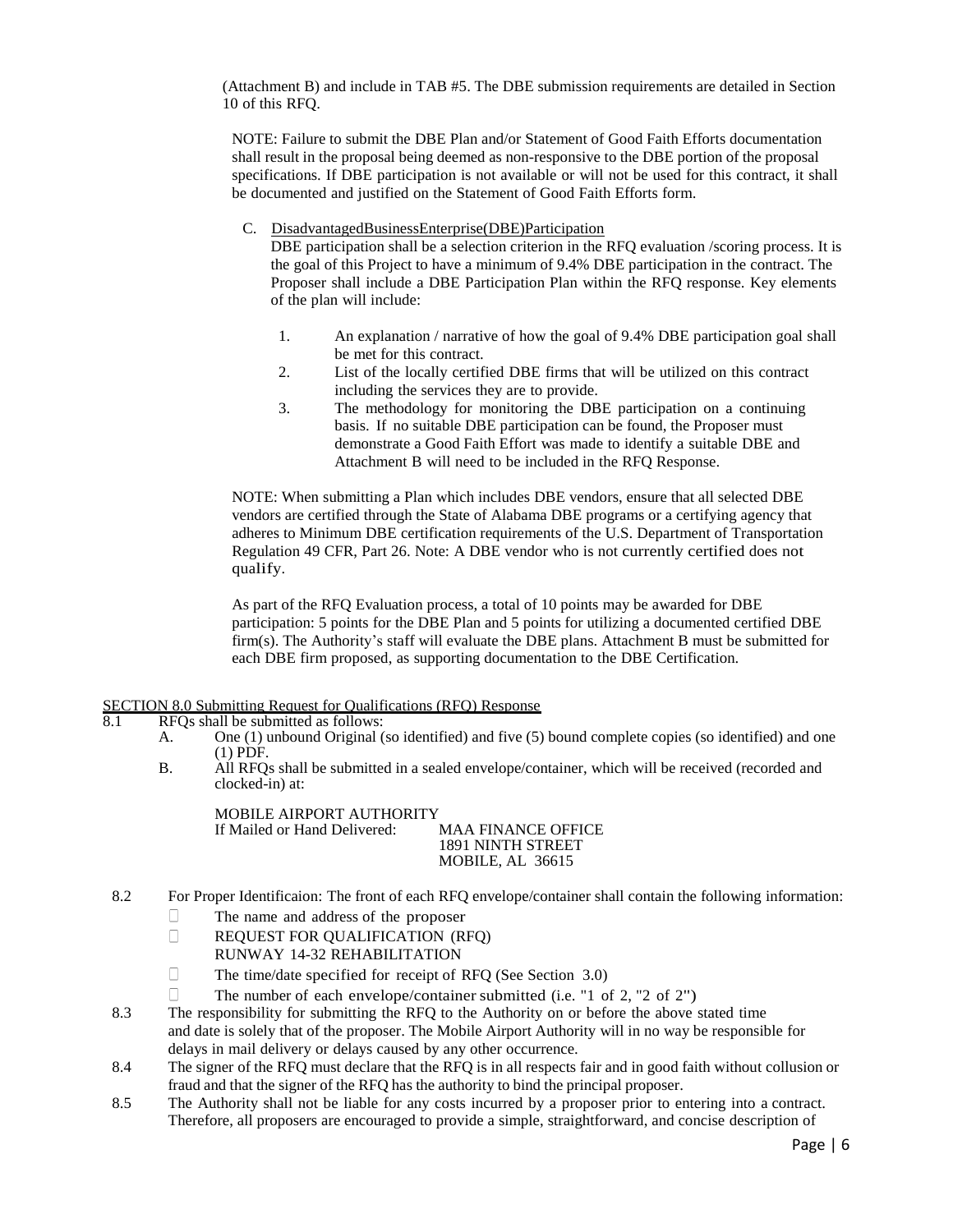their ability to meet the project requirements.

- 8.6 Firms responding to this RFQ should be available for in-person presentations/interviews.
- 8.7 The only acceptable evidence to establish the time of receipt at the designated location is the time and date on the submitted envelope/package. LATE RFQS WILL NOT BE CONSIDERED FOR EVALUATION.

#### SECTION9.0 Evaluation Criteria

Evaluation of proposals will be performed consistent with the following criteria and weighted values:

| Initial Criteria                                | Max Rating Points    |
|-------------------------------------------------|----------------------|
| TAB 1 – Executive Summary / General Information | 10                   |
| TAB 2 - Experience and Ability                  | 30                   |
| TAB 3 - Past Performance                        | 20                   |
| TAB 4 – Approach and Method                     | 30                   |
| TAB 5 – DBE Participation                       | 10                   |
| RFQ Criteria Subtotal                           | 100                  |
| Oral Presentation/Interview Criteria            | <b>Rating Points</b> |
| **Oral Presentation (if applicable)             | $25**$               |
| Maximum Points Allowed                          | 125                  |

\*\*NOTE: Shortlisting of responses and oral presentations is not a mandatory requirement. The Selection Committee reserves the right to shortlist firms and require oral presentations to the committee as part of the evaluation process.

#### Evaluation Committee

The Authority will establish a Selection Committee responsible for the following:

- (a) Conducting a comprehensive, fair, and impartial evaluation of all qualification information received in response to this RFQ.
- (b) Scoring and ranking responses.

#### SECTION 10.0 Contract Award

The Authority reserves the right to incorporate successful Respondents proposal into a contract. Failure of a firm to accept this obligation may result in the cancellation of any award. The selected firm will be required to assume responsibility for all services offered in the proposal. The Authority will consider the selected firm to be the sole point of contact with regard to contractual matters, including payment of any or all charges.

#### SECTION 11.0 Right of Rejection

The Mobile Airport Authority reserves the right to waive any informality in any proposal, to reject any or all proposals in whole or in part, with or without cause, and/or to accept the proposal that in its judgment will be in the best interest of the Mobile Airport Authority and its citizens.

#### SECTION12.0 General Terms and Conditions

#### 12.1 Equal Opportunity Agreement

12.1.1 In connection with work performed under a Mobile Airport Authority contract, the respondent agrees, upon receipt of a written award or acceptance of a contract, to support and abide by the Authority's Equal Opportunity Pledge.

#### 12.1.2 Respondent agrees to:

- Not discriminate against any employee or job applicant because of their race, creed, color, sex, marital status or national origin;
- Post a copy of this pledge in a conspicuous place, available to all employees and job applicants.
- 12.1.3 Place or cause to be placed a statement in all solicitations or advertisement for job applicants, including subcontracts, that the respondent is an "Equal Opportunity Employer".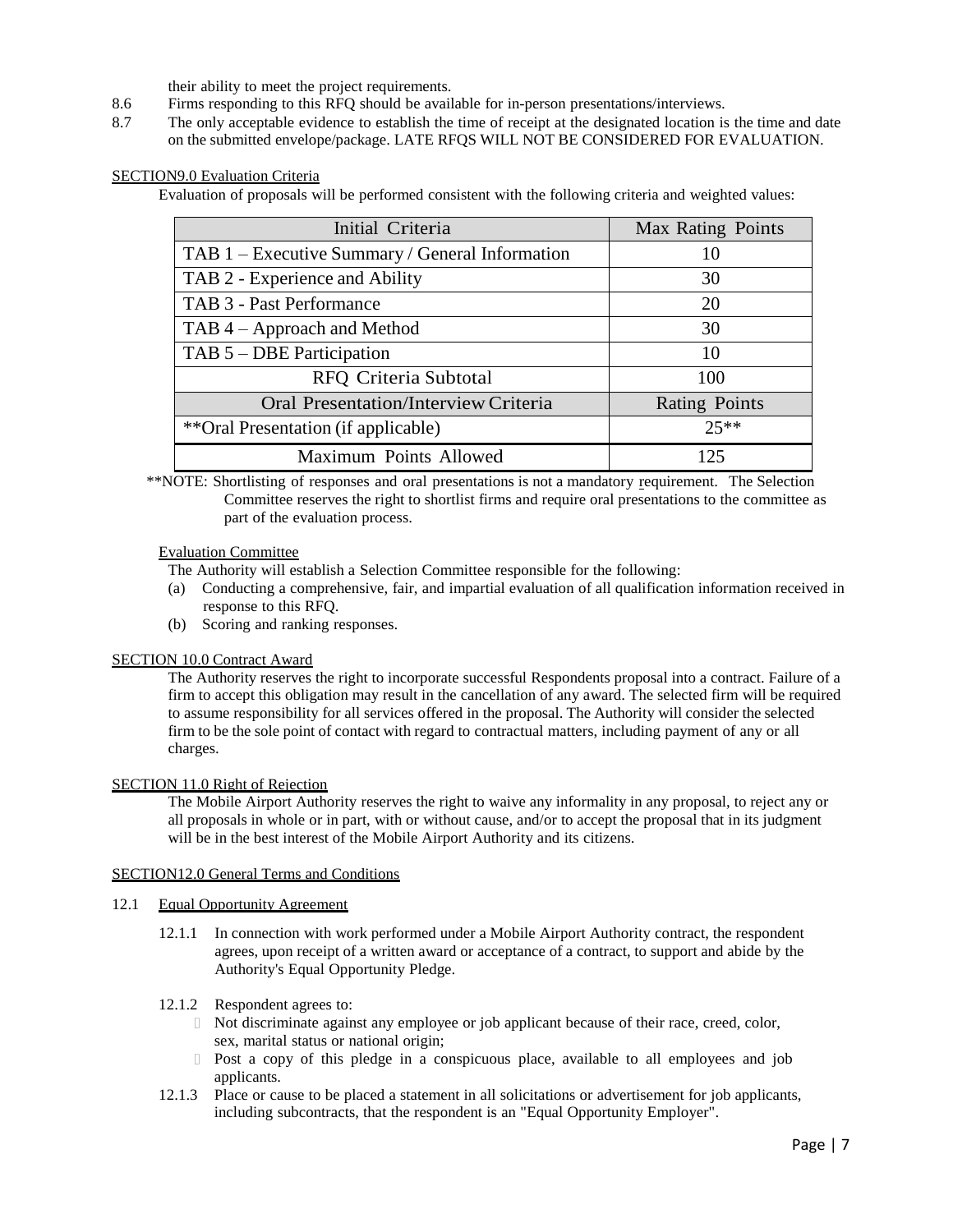#### 12.2 Indemnification

"The Consultant shall indemnify and hold harmless the Authority, its officers and employees, from liabilities, damages, losses and costs, including but not limited to reasonable attorney's fees, to the extent caused by the negligence, recklessness, or intentionally wrongful conduct of the Engineer and other persons employed or utilized by the Consultant in the performance of this Contract."

#### 12.3 Issuance of Addenda

- 12.3.1 If this solicitation is amended, the Authority will issue an appropriate addendum to the solicitation. If an addendum is issued, all terms and conditions that are not specifically modified shall remain unchanged.
- 12.3.2 Respondents shall acknowledge receipt of each addendum to this solicitation using one of the following methods:
	- By signing and returning the Addendum (Tab 1, if applicable),
	- By signed letter,
	- By signed facsimile (subject to the conditions specified in the provision entitled "FACSIMILE DOCUMENTS.")
- 12.3.3 The Authority must receive the acknowledgment by the time and date, and at the location specified for receipt of proposals.

#### 12.4 PAYMENT:

12.4.1. PromptPayPolicy

It is the policy of the Mobile Airport Authority to fully implement the provisions of the State of Alabama Prompt Pay Act. For more information, please refer to Code of Alabama §39-2-1 thru 14.

12.4.2. Withholding Payment

In the event a contract is canceled under any provision herein, the Mobile Airport Authority may withhold from the Contractor any monies owed on that or any contract, an amount sufficient to compensate for damages suffered because of the violation resulting in cancellation.

#### 12.5 Insurance Requirements:

Prior to commencing work, the Consultant shall procure and maintain at Consultant's own cost and expense for the duration of the agreement the following insurance against claims for injuries to person or damages to property which may arise from or in connection with the performance of the work or services hereunder by the Consultant, his agents, representatives, employees, or subcontractors. The cost of such insurance shall be included in Consultant's proposal.

#### **Certificates of Insurance**

The SERVICE PROVIDER shall provide MOBILE AIRPORT AUTHORITY with valid certificates of insurance *prior* to commencement of work verifying said insurance requirements have been met. Attached to each certificate of insurance, shall be a copy of the Additional Insured Endorsement that is part of the SERVICE PROVIDER's Commercial General Liability Policy. Each certificate of insurance shall provide that the insurer must give the MOBILE AIRPORT AUTHORITY at least thirty (30) days' prior written notice of cancellation, non-renewal, or modification of the SERVICE PROVIDER's coverage thereunder. Not less than two (2) weeks prior to the expiration, cancellation or termination of any such policy, the SERVICE PROVIDER shall supply the MOBILE AIRPORT AUTHORITY with a new certificate of insurance and Additional Insured endorsement as proof of renewal of said original policy. Said new endorsements shall be similarly endorsed in favor of MOBILE AIRPORT AUTHORITY and MOBILE AIRPORT AUTHORITY's parties as set forth above. Policies must be issued by companies with an A.M. Best rating of A-VII or better. All deductibles or Self-Insured Retentions for each policy shall not exceed \$10,000.00 without MOBILE AIRPORT AUTHORITY's prior written approval. The Description section of the certificate shall contain reference to the Project name.The SERVICE PROVIDER shall ensure that each subcontractor complies with the terms of this Section.

#### **Workers' Compensation**

Regardless of any "minimum requirements" of the State of Alabama, SERVICE PROVIDER shall obtain Workers' Compensation insurance covering all workers involved in the Project. Where applicable, U.S. Longshore and Harborworkers Compensation Act Endorsement and/or Maritime Coverage Endorsement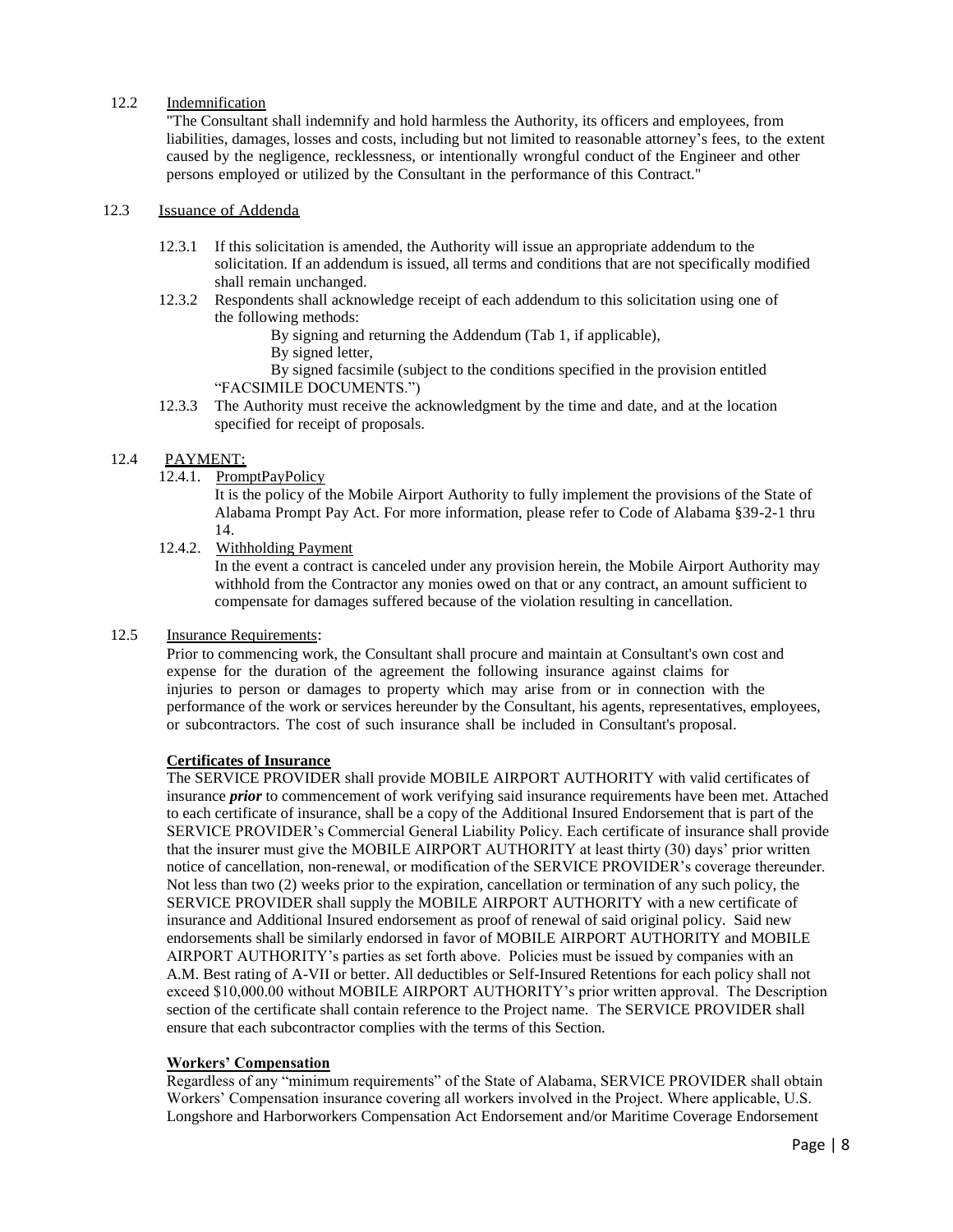shall be attached to the policy. SERVICE PROVIDER shall also obtain Employers Liability insurance with minimum limits of \$1,000,000 each accident, \$1,000,000 disease limits, and \$1,000,000 each employee.

#### **Commercial General Liability**

SERVICE PROVIDER shall obtain Commercial General Liability coverage with the following minimums:

- \$1,000,000 each occurrence (combined single limit for bodily injury and property damage)
- \$2,000,000 Products/Completed Operations aggregate
- \$1,000,000 Personal and Advertising Injury per person/organization
- $\bullet$  \$2,000,000 general aggregate per project

#### **Automobile Liability**

SERVICE PROVIDER shall obtain a minimum of \$1,000,000 combined single limit coverage per accident, including owned, hired and non-owned automobiles. *(If the SERVICE PROVIDER does not own an automobile, but one is used in the execution of the contract, then only "hired and non-owned coverage" is required. If a vehicle is not used in the execution of the contract then automobile coverage is not required.)*

#### **Additional Insureds**

These liability policies shall endorse MOBILE AIRPORT AUTHORITY as an **Additional Insured.**  Forms that are limited to "liability arising out of your ongoing operations" or that do not extend to Products and Completed Operations are not acceptable. Should a separate excess and/or umbrella liability policy be used to satisfy the above required limits, said policy will also be endorsed to include the MOBILE AIRPORT AUTHORITY et al. as an additional insured. Additionally, SERVICE PROVIDER agrees to continue to procure and maintain liability insurance coverage meeting these requirements for the statutory limitation of claims (or statute of repose, if applicable) after the Project completion.

The policies shall be endorsed to stipulate that the insurance afforded the additional insureds shall apply as primary insurance and that any other insurance or self-insurance maintained by MOBILE AIRPORT AUTHORITY shall be excess only and shall not be called upon to contribute with this insurance.

A copy of each endorsement shall be attached to the Certificate of Insurance. The Certificate shall indicate the Certificate Holder as:

Mobile Airport Authority 1891  $9<sup>th</sup>$  Street Mobile, AL 36615

#### **Insurance Requirements for Subcontractors**

SERVICE PROVIDER shall ensure that subcontractors of any tier shall procure and maintain insurance that complies with the requirements set forth above, including the additional insured, primary and noncontributory and waiver of subrogation requirements. Copies of the certificate(s) must be provided prior to the subcontractors performing any work.

#### **Professional Errors and Omissions**

The SERVICE PROVIDER is required to maintain minimum limits of \$5,000,000 each claim and policy aggregate, an extended discovery period to apply for at least two (2) years after SERVICE PROVIDER's work is accepted by MOBILE AIRPORT AUTHORITY and a deductible not to exceed \$10,000, for which SERVICE PROVIDER will remain solely responsible for, shall apply. *OPTION-* If the SIR exceeds \$10,000 then MOBILE AIRPORT AUTHORITY shall have the right to review the CMAR's most recent Audited financial statement.

#### **Commercial Umbrella**

SERVICE PROVIDER shall obtain Umbrella Liability over and above the limits of liability required in the Employers Liability, General Liability, Automobile Liability, and Professional Error and Omissions policies. The Umbrella coverage form will be at least as broad as the underlying policies. The Additional Insureds requirements of underlying policies shall also be met by the Umbrella. The Umbrella limits shall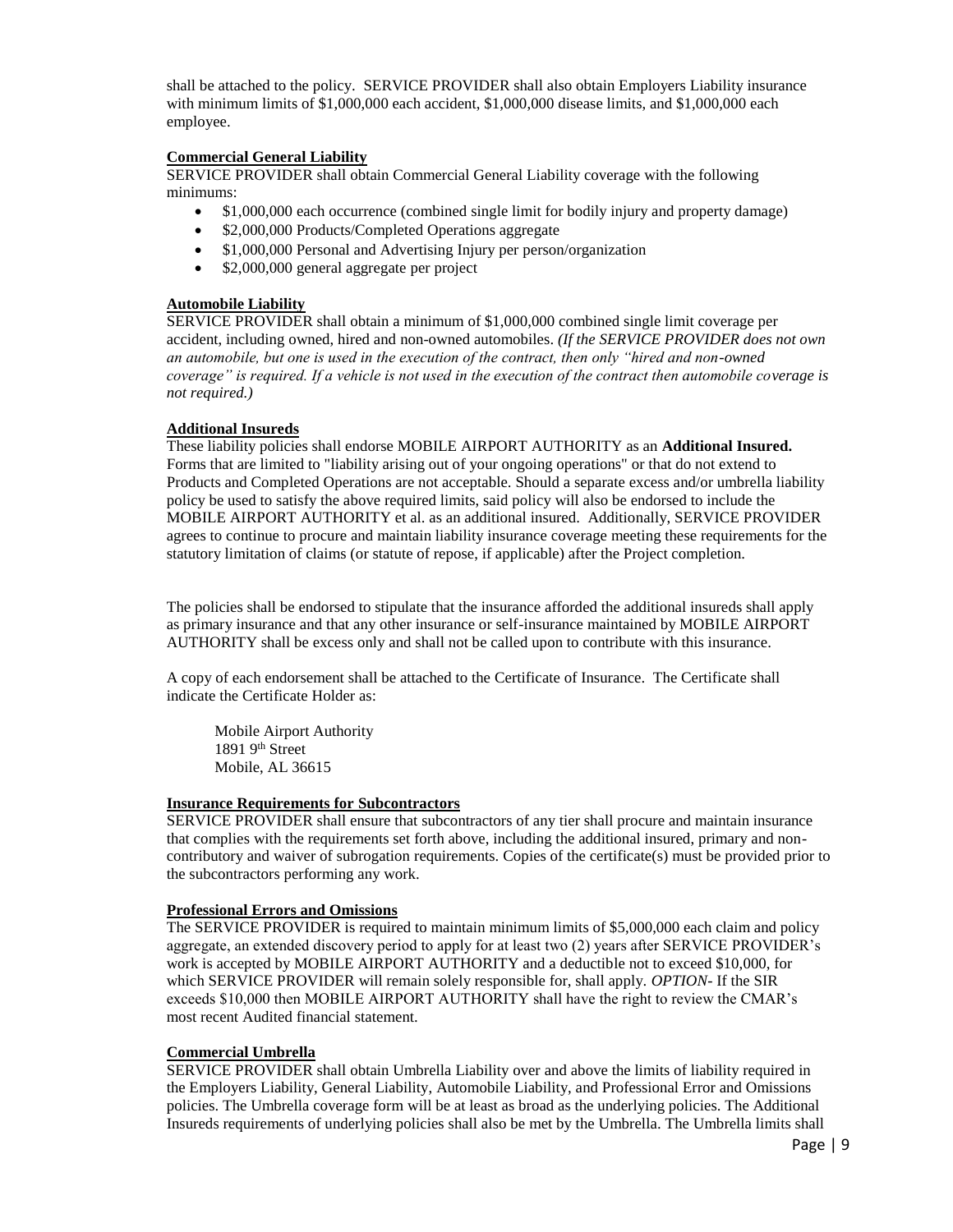be sufficient so that the sum of the underlying and Umbrella limits shall be at least \$5,000,000 per line of coverage.

#### **Cancellation**

Each policy shall be endorsed to provide that the insurance company agrees that the policy shall not be canceled, changed, allowed to lapse or allowed to expire for any reason until thirty days after the Owner has received written notice.

#### **Indemnity & Hold Harmless Agreement**

SERVICE PROVIDER shall indemnify, defend and hold harmless MOBILE AIRPORT AUTHORITY and its affiliates, and all of their employees, officers, directors, shareholders, etc. (collectively "Indemnitees") from and against any and all claims, demands, losses, damages, liabilities, expenses, obligations, judgments, recoveries and deficiencies, arising out of or resulting from the performance of the services of this contract; provided that any such claim, damage, loss or expense (i) is attributable to bodily injury, sickness, disease or death, or to injury to or destruction of tangible property including the loss of use resulting therefrom and (ii) is caused in whole or in part by any negligent act or omission of the SERVICE PROVIDER, any subcontractor, anyone directly or indirectly employed by any of them or anyone for whose acts any of them may be liable, regardless of whether or not it is caused in part by a party indemnified hereunder. SERVICE PROVIDER will not be liable hereunder to the extent that such liabilities or losses directly result from the sole negligence or willful misconduct of any Indemnitee. SERVICE PROVIDER shall, upon request, defend any suit asserting a claim covered by this indemnity.

#### **Waiver of Subrogation**

SERVICE PROVIDER shall waive its right to subrogation on each of the policies herein. If any of the policies do not permit the insured to enter into a pre-loss waiver, or voids coverage because of same, there this Waiver of Subrogation requirement shall not apply and SERVICE PROVIDER shall obtain a Waiver of Transfer of Rights of Recovery Against Others, or its equivalent.

Insurance required by this Agreement shall be as broad as necessary to support the indemnification requirement in said contract or as broad as the indemnitor's insurance coverage, whichever is broader.

#### **Subcontractors**

Consultant / Contractor shall include each of its subcontractors as insureds under the policies of insurance required herein.

#### 12.6 Availability of Funds for Future Fiscal Years Project funding pending FAA approval.

#### 12.7 Extension of Services

The Authority may require continued performance of any services within the limits and at the rates specified in the contract. The extension provision may be exercised monthly or quarterly, but the total extension of performance hereunder shall not exceed six months. The Authority may extend the services by written notice to the Contractor.

#### 12.8 Confidentiality

12.8.1 By submitting a proposal in response to this solicitation, a respondent acknowledges that Authority is a governmental entity subject to the Alabama Public Records Law. The respondent further acknowledges that any materials or documents provided to Authority may be "public records" and, as such, may be subject to disclosure to, and copying by, the public unless otherwise specifically exempt by statute. Should a respondent provide Authority with any materials which it believes, in good faith, contain information which would be exempt from disclosure or copying under Alabama law, the respondent shall indicate that belief by typing or printing, in bold letters, the phrase "Proprietary Information" on the face of each affected page of such material. The respondent shall submit to the Authority both a complete copy of such material and a redacted copy in which the exempt information on each affected page, and only such exempt information, has been rendered unreadable. In the event a respondent fails to submit both copies of such material, the copy submitted will be deemed a public record subject to disclosure and copying regardless of any annotations to the contrary on the face of such document or any page(s) thereof.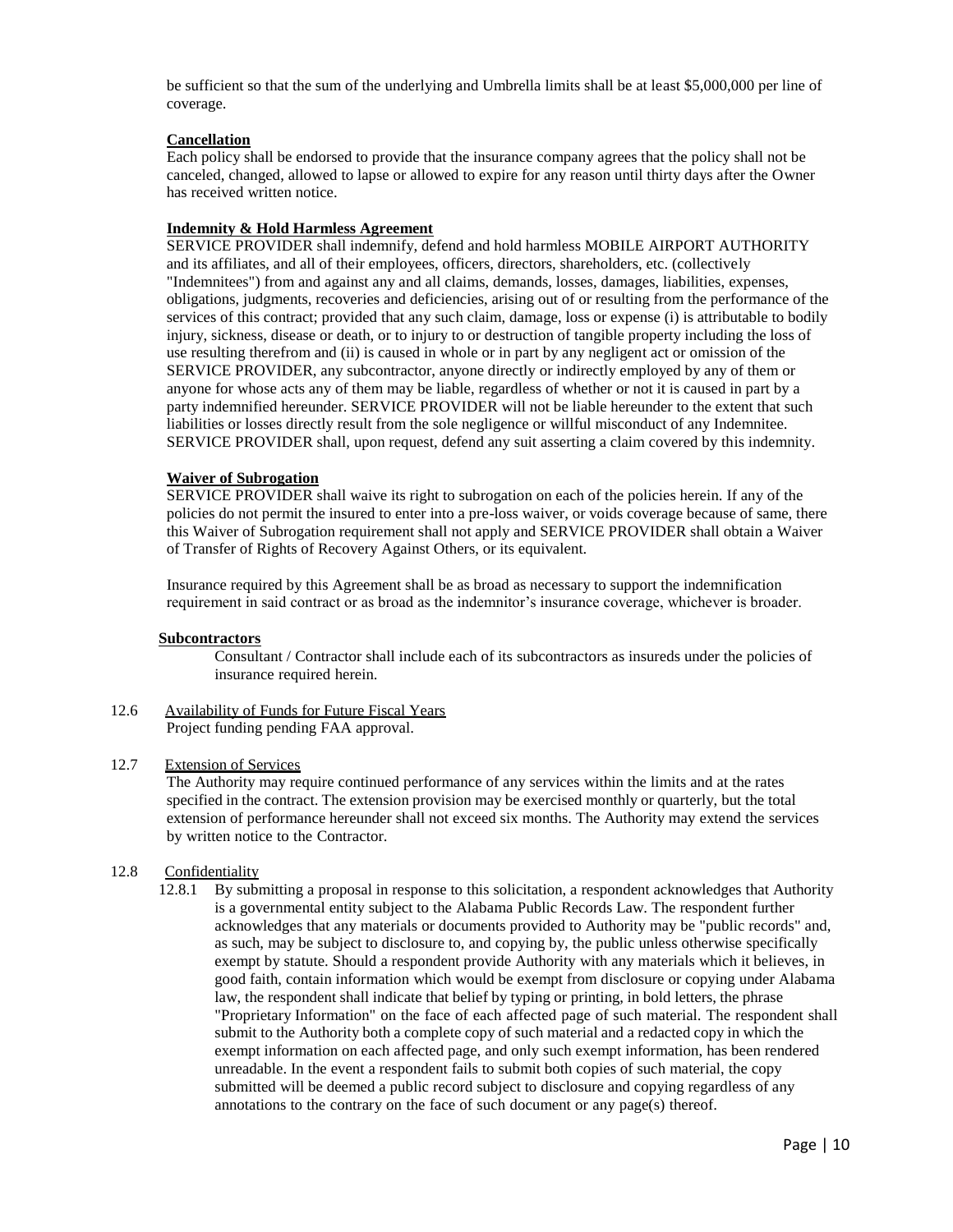12.8.2 Should any person request to examine or copy any material so designated, and provided the affected respondent has otherwise fully complied with this provision, Authority, in reliance on the representations of the respondent, will produce for that person only the redacted version of the affected material. If the person requests to examine or copy the complete version of the affected material, Authority shall notify the respondent of that request, and the respondent shall reply to such notification, in a writing that must be received by Authority no later than 4:00 p.m., ET, of the second Authority business day following respondent's receipt of such notification, either permitting or refusing to permit such disclosure or copying. Failure to provide a timely written reply shall be deemed consent to disclosure and copying of the complete copy of such material. If the respondent refuses to permit disclosure or copying, the respondent agrees to, and shall, hold harmless and indemnify Authority for all expenses, costs, damages, and penalties of any kind whatsoever which may be incurred by Authority, or assessed or awarded against Authority, in regard to Authority's refusal to permit disclosure or copying of such material. If litigation is filed in relation to such request and the respondent is not initially named as a party, the respondent shall promptly seek to intervene as a defendant in such litigation to defend its claim regarding the confidentiality of such material. This provision shall take precedence over any provisions or conditions of any proposal submitted by a respondent in response to the RFQ and shall constitute Authority's sole obligation with regard to maintaining confidentiality of any document, material, or information submitted to the Authority.

#### 12.9 Prohibited Communications

Cone of Silence - After the issuance of the RFQ by the Authority, Proposers and their representatives shall not contact, communicate with, or discuss any matter relating in any way to this RFQ with the Authority, other than the Authority's President unless otherwise directed in this RFQ. This prohibition begins with the issuance of the RFQ and ends upon award of the resulting contract. Such communications initiated by the Proposer shall be grounds for disqualifying the offending Proposer from consideration for award under this RFQ and/or potentially any future procurement with the Authority. The only exception is at the Pre- Bid meeting.

#### 12.10 Federal Contract Provisions

Federal law and regulations require the inclusion of specific clauses in certain contacts, solicitations, or specifications. See Attachment C for list of clauses.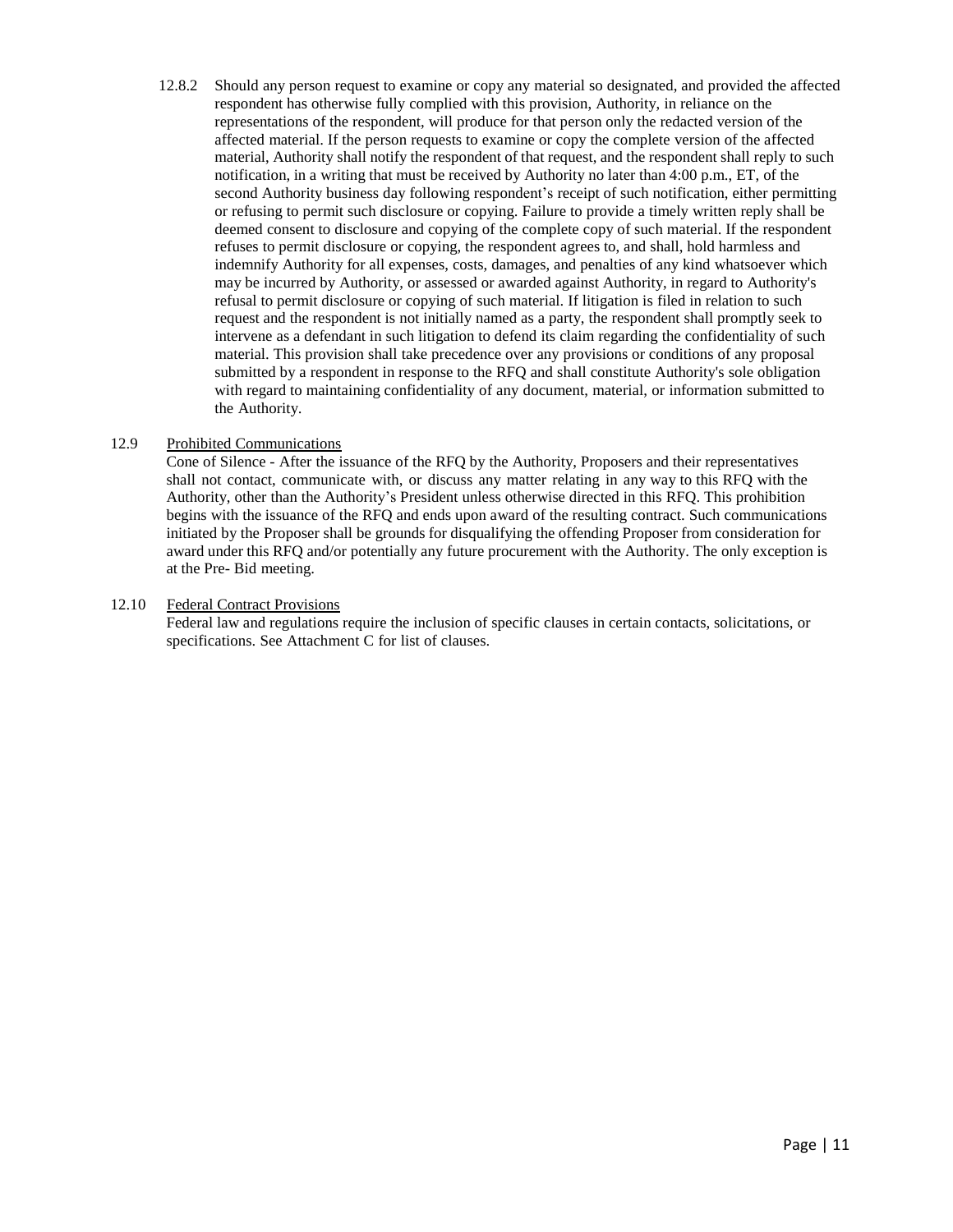#### **ATTACHMENT A DBE UTILIZATION FORM RFQ BFM RUNWAY 14-32 REHABILITATION**

| Is the proposer a certified DBE? ______Yes ______No<br>If yes, please provide a copy of your certification letter or certificate.                                                                 |  |
|---------------------------------------------------------------------------------------------------------------------------------------------------------------------------------------------------|--|
| Percentage amount of contract with DBE sub-proposer/supplier: <u>2003</u>                                                                                                                         |  |
| Description of services performed under agreement with the DBE sub-proposer for the percentage<br>indicated above and the methodology for monitoring the DBE participation on a continuing basis. |  |
|                                                                                                                                                                                                   |  |
|                                                                                                                                                                                                   |  |
|                                                                                                                                                                                                   |  |
|                                                                                                                                                                                                   |  |
|                                                                                                                                                                                                   |  |

PLEASE SUBMIT A SEPARATE FORM FOR EACH SUB-PROPOSER/SUPPLIER. \*Only 60% of the cost of materials or supplies purchased from a DBE regular dealer count toward the DBE goals.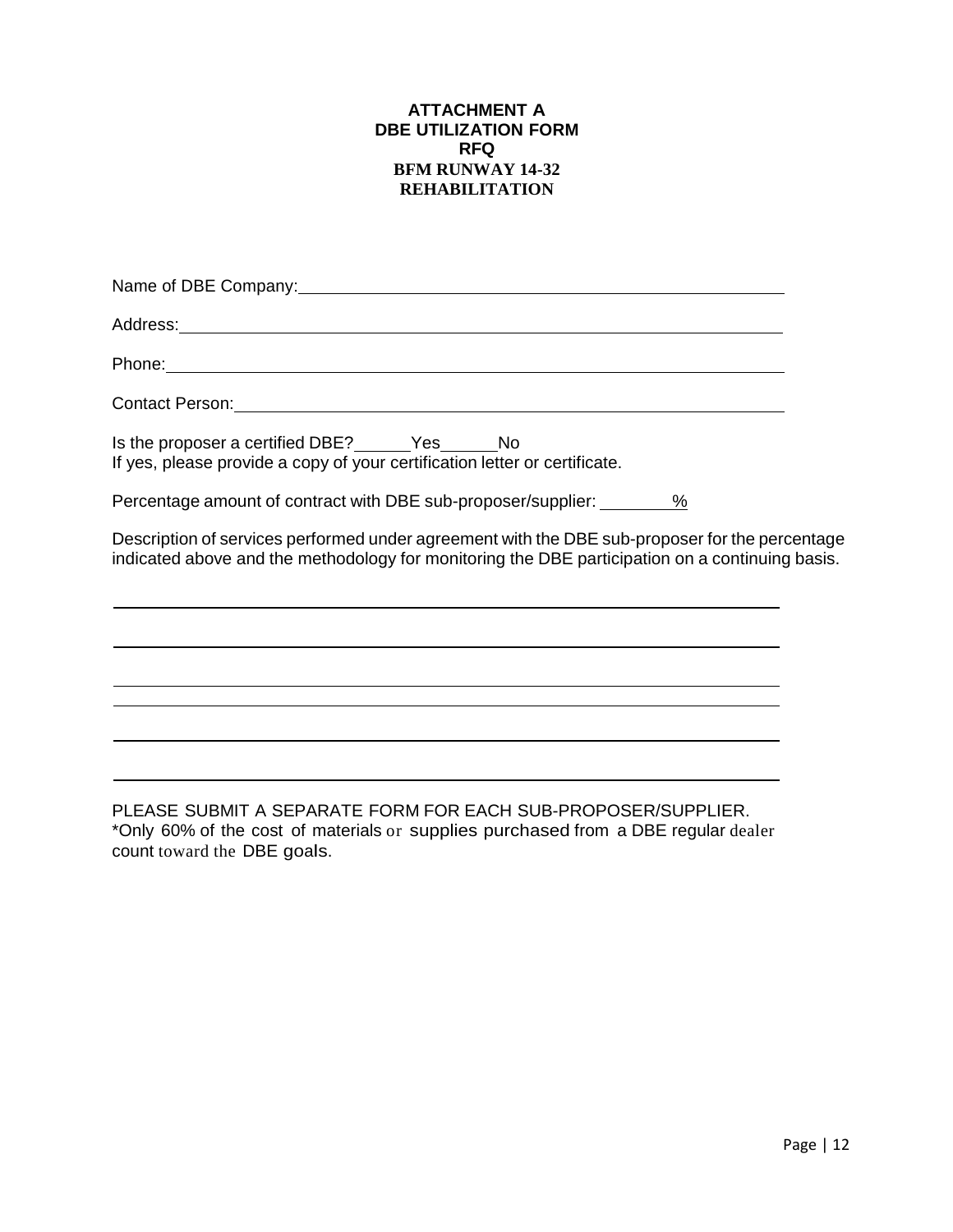### **TTACHMENT B STATEMENT OF GOOD FAITH EFFORTS RFQ BFM RUNWAY 14-32 REHABILITATION**

This form is to be completed if proposer fails to achieve the DBE goals established for this project. The proposer is allowed to use an alternate method that demonstrates the good faith efforts made to meet the goals established as long as all of the requested information is included. Failure to include all requested information shall result in the proposal being determined as non-responsive to the DBE requirements.

The following list is not intended to be exclusive or exhaustive and the Authority will look not only at the different kinds of efforts the proposer has made, but also the quality, quantity, intensity, and timeliness of those efforts. It is the responsibility of the proposer to exercise good faith efforts. Any act or omission by the Authority shall not relieve the proposer of this responsibility.

Criteria listed below are excerpted from Appendix A of 49 CFR Part 26, as amended. A response is required to address each cited paragraph. Additional pages may be added as necessary.

1. Attendance at Pre-Proposal conference, if held:

Yes No Not Held (10 POINTS)

2. Whether and when the proposer provided written notice to all certified DBEs listed in the Authority's M/DBE Directory or the FDOT directory that perform the type of work to be subcontracted and advising the DBEs of the specific work the proposer intend to subcontract; that their interest in the contract is being solicited; and how to obtain information for the review and inspection of contract plans and specifications. (20 POINTS)

All letters from proposerstoprospectiveDBEsub-proposersmust bepost marked or fax recorded aminimumof12calendar daysprior toproposalopening.

- Provide complete list of all DBEs solicited.
- Provide **DATE** letters were mailed (DBEs will be canvassed as to who sent them letters and what date they were received.) Provide a copy of solicitation and all other letters sent to DBEs. Recommended information in your solicitation letter can include, but not limited to, the following:

Project specific information.

Your willingness to assist with supply purchases.

Bonding requirements of your firm.

Any assistance your firm will be giving regarding bonding requirements, lines of credit and insurance requirements.

Availability of specifications and plans through your office.

Best time to reach you by phone (DBE firms will be canvassed regarding your responsiveness to their calls and project information they received from your firm.)

Proposal opening date and all addendum information.

Your requirements/time frames/payment schedules.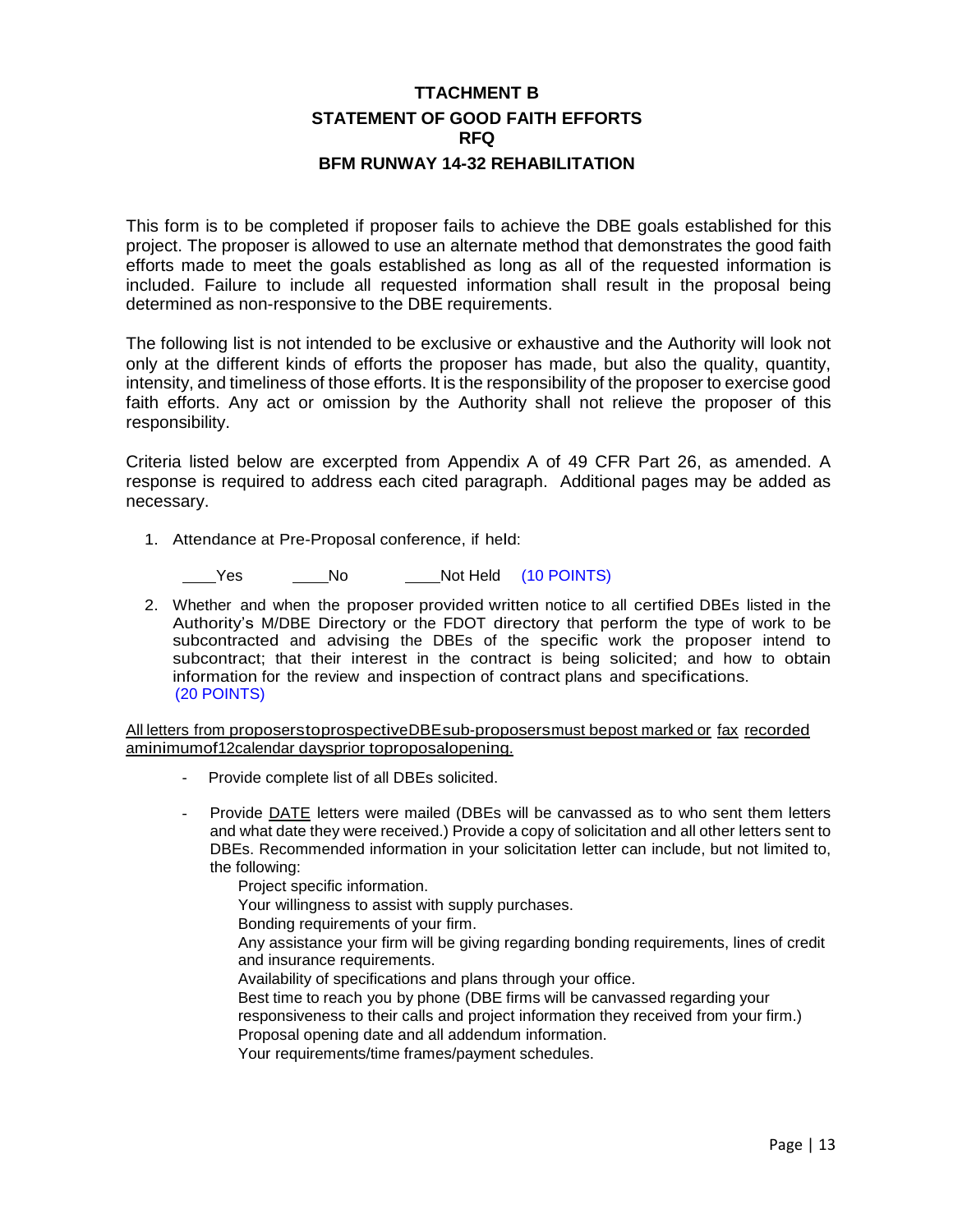3. Whether the proposer selected feasible portions of work to be performed by DBEs, including, where appropriate, breaking contracts or combining elements of work into feasible units. The ability of the proposer to perform the work with its own work force will not in itself excuse a contractor from making positive efforts to meet the established goals. (10 POINTS)

| If appropriate, detail any subcontracting category that you have broken down to assist DBE |
|--------------------------------------------------------------------------------------------|
| firms and list firms that have been made aware of this reduced scope.                      |

| <b>Sub-proposing Category</b> | <b>DBEFirm</b> |
|-------------------------------|----------------|
|                               |                |
|                               |                |
|                               |                |
|                               |                |
|                               |                |
|                               |                |

4. Whether the proposer considered all quotations received from DBEs and for those quotations not accepted, the proposer shall provide an explanation of why the DBE will not be used during the course of the contract. Receipt of lower quotation from non-DBE will not in itself excuse a proposer's failure to meet project goals. (15 POINTS)

List all DBE firms who quoted this project; the amount quoted, and the successful sub-proposer (if not the DBE firm) and their quote:

|       |       | Nameofnon-DBE |                |
|-------|-------|---------------|----------------|
| Name  | DBE's | Sub-Proposers | Sub-Proposer's |
| ofDBE | Ouote | Chosen        | <b>Ouote</b>   |
|       |       |               |                |
|       |       |               |                |
|       |       |               |                |
|       |       |               |                |
|       |       |               |                |
|       |       |               |                |

5. Whether the proposer provided interested DBEs assistance in reviewing the contract plans and specifications. (5 POINTS)

Name the DBE firms provided assistance and describe how your firm provided such assistance.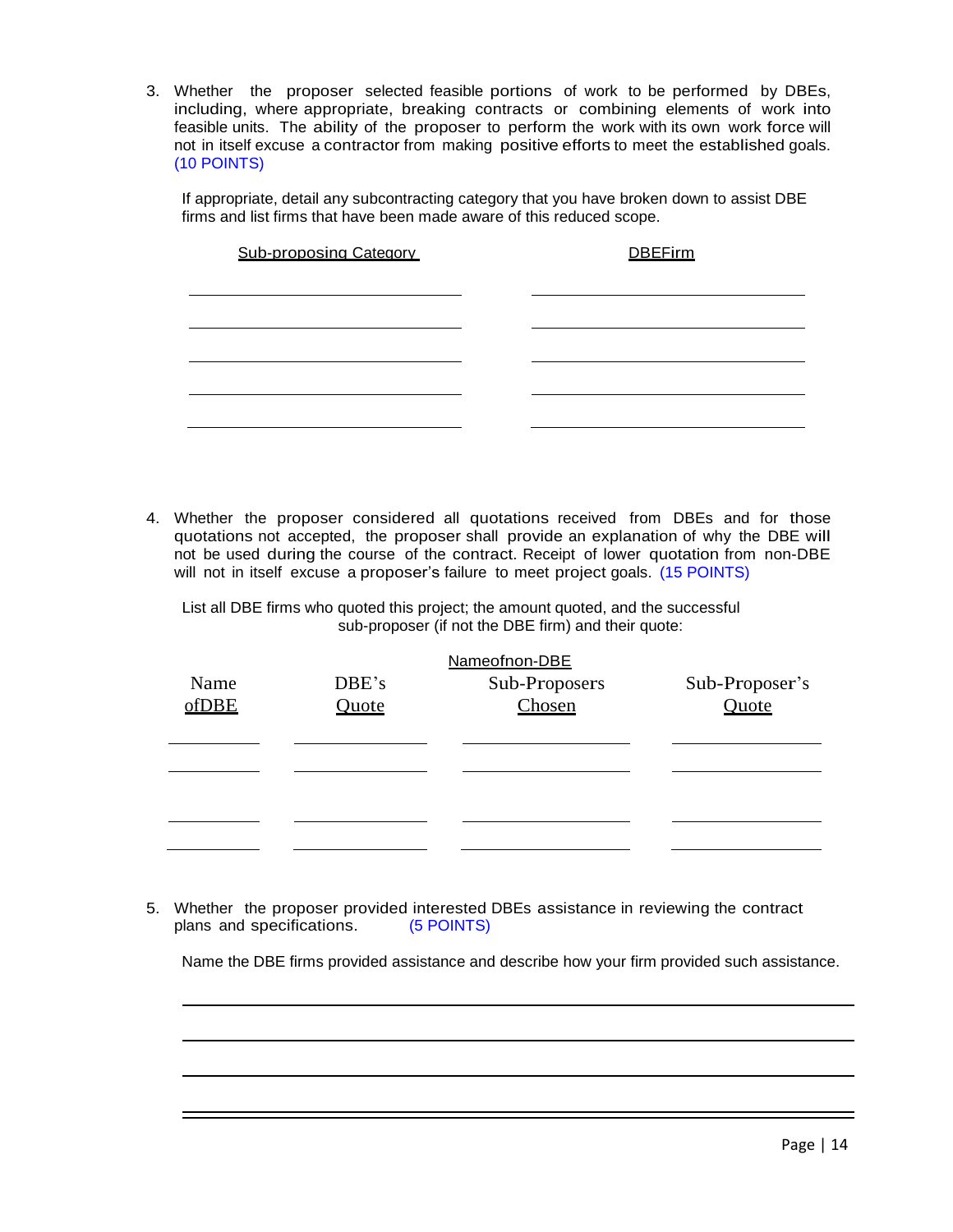| 6. Whether the proposer assisted interested DBE firms in obtaining required bonding, |            |
|--------------------------------------------------------------------------------------|------------|
| lines of credit or insurance if such assistance was necessary.                       | (5 POINTS) |

| Whether the proposer has utilized DBE sub-proposers on Authority, or contracts<br>within the past six months. (10 POINTS)                                     |             |             |             |
|---------------------------------------------------------------------------------------------------------------------------------------------------------------|-------------|-------------|-------------|
| List any local projects your firm has performed in the last six (6) months, the DBE<br>subcontractors utilized and the dollar value of the DBEs sub-proposer. |             |             |             |
|                                                                                                                                                               |             |             |             |
|                                                                                                                                                               | ProjectName | DBEFirmUsed | DollarValue |
|                                                                                                                                                               |             |             |             |

8. Whether the proposer advertised in general circulation, trade association, and/or disadvantaged- focus media concerning the subcontracting opportunities. (10 POINTS)

List which papers carried your ad and attach a copy of the ad.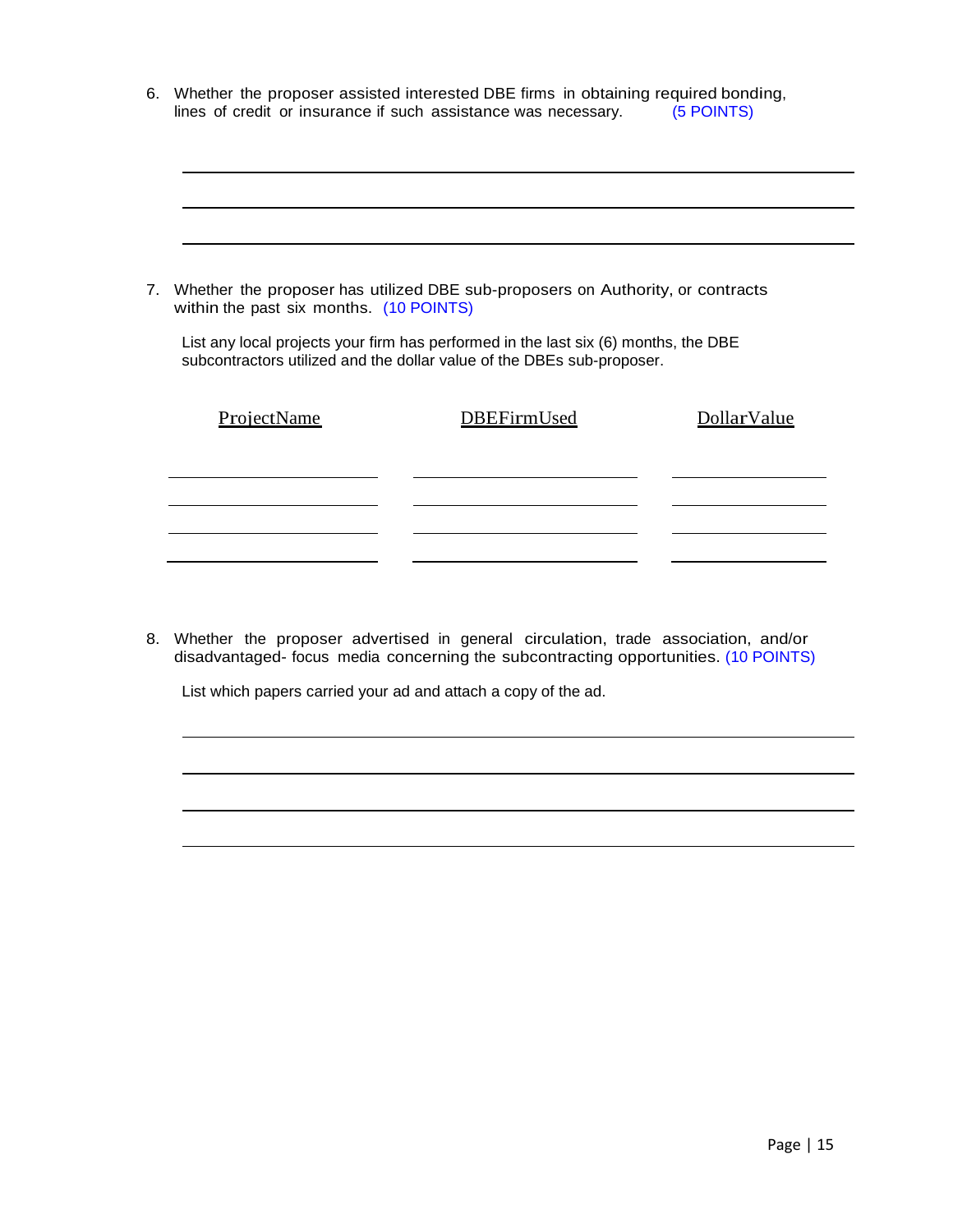9. Written documentation that the Proposer effectively used the services of the Authority of Tallahassee's MBE/DBE Office, Federal DBE Offices, available disadvantaged community organizations; minority/women contractors' groups; local, state and federal disadvantaged business assistance offices; and other organizations that provide assistance in the recruitment and placement of disadvantaged business enterprises for guidance and assistance if having difficulty obtaining Disadvantaged Business participation and unable to identify portions of work that can be feasibly broken down. (10 POINTS)

List disadvantaged organizations contacted. (A minimum of three organizations must be contacted)

| Organization | PersonContacted | DateContacted |
|--------------|-----------------|---------------|
|              |                 |               |
|              |                 |               |
|              |                 |               |

10. Describe any additional efforts or circumstances, which may assist the Authority in determining Good Faith Efforts. (5 POINTS)

> A minimum score equal to 80% of the eligible points is required to achieve an acceptable good faith effort determination.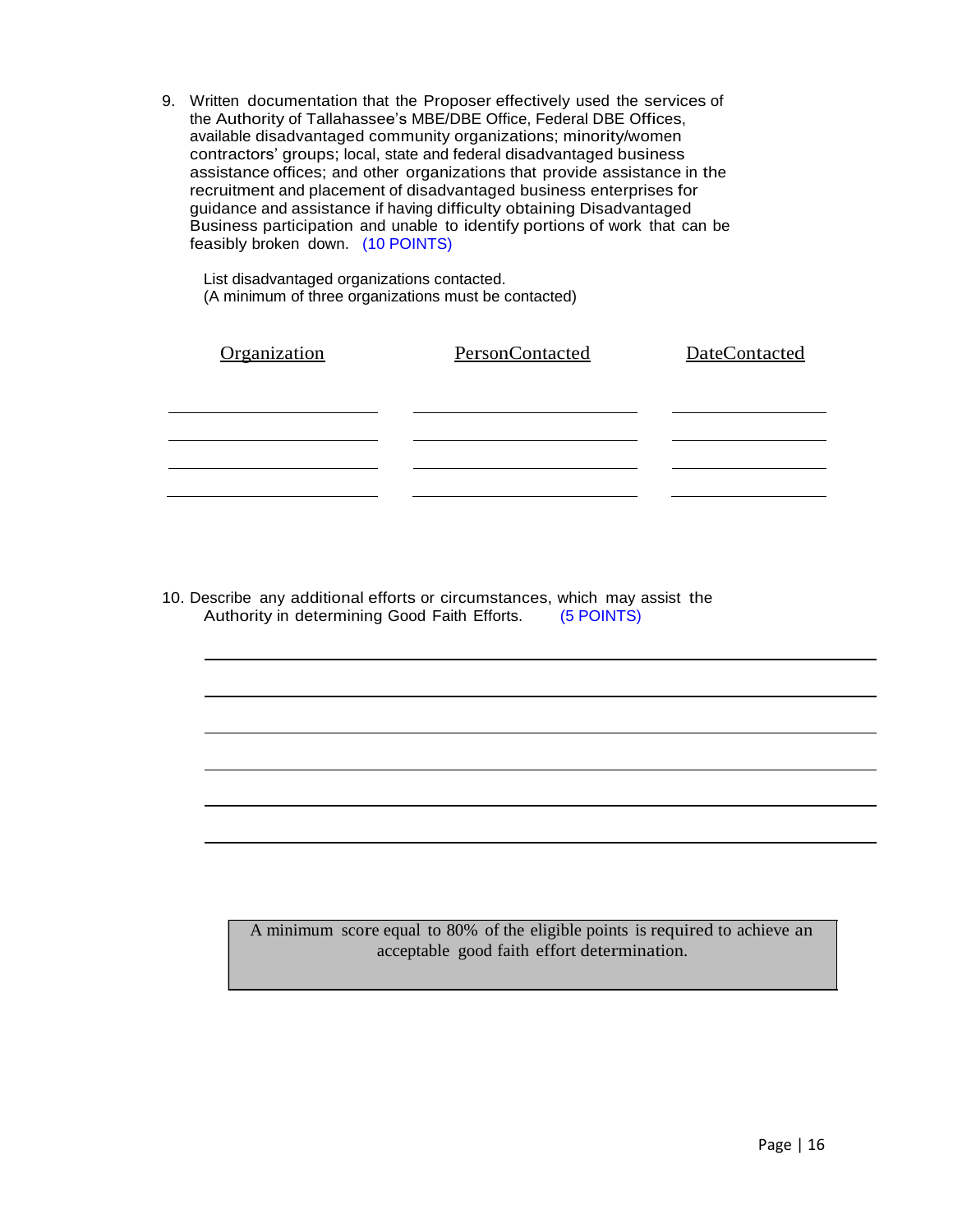### **ATTACHMENT "C" FEDERAL CONTRACT PROVISIONS RFQ RUNWAY 14-32 REHABILITATION**

Contract Provision Guidelines for Obligated Sponsors and Airport Improvement Projects – refer to link below.

[https://www.faa.gov/airports/aip/procurement/federal\\_contract\\_provisions/media/combined](https://www.faa.gov/airports/aip/procurement/federal_contract_provisions/media/combined-federal-contract-provisions.pdf)[federal-contract-provisions.pdf](https://www.faa.gov/airports/aip/procurement/federal_contract_provisions/media/combined-federal-contract-provisions.pdf)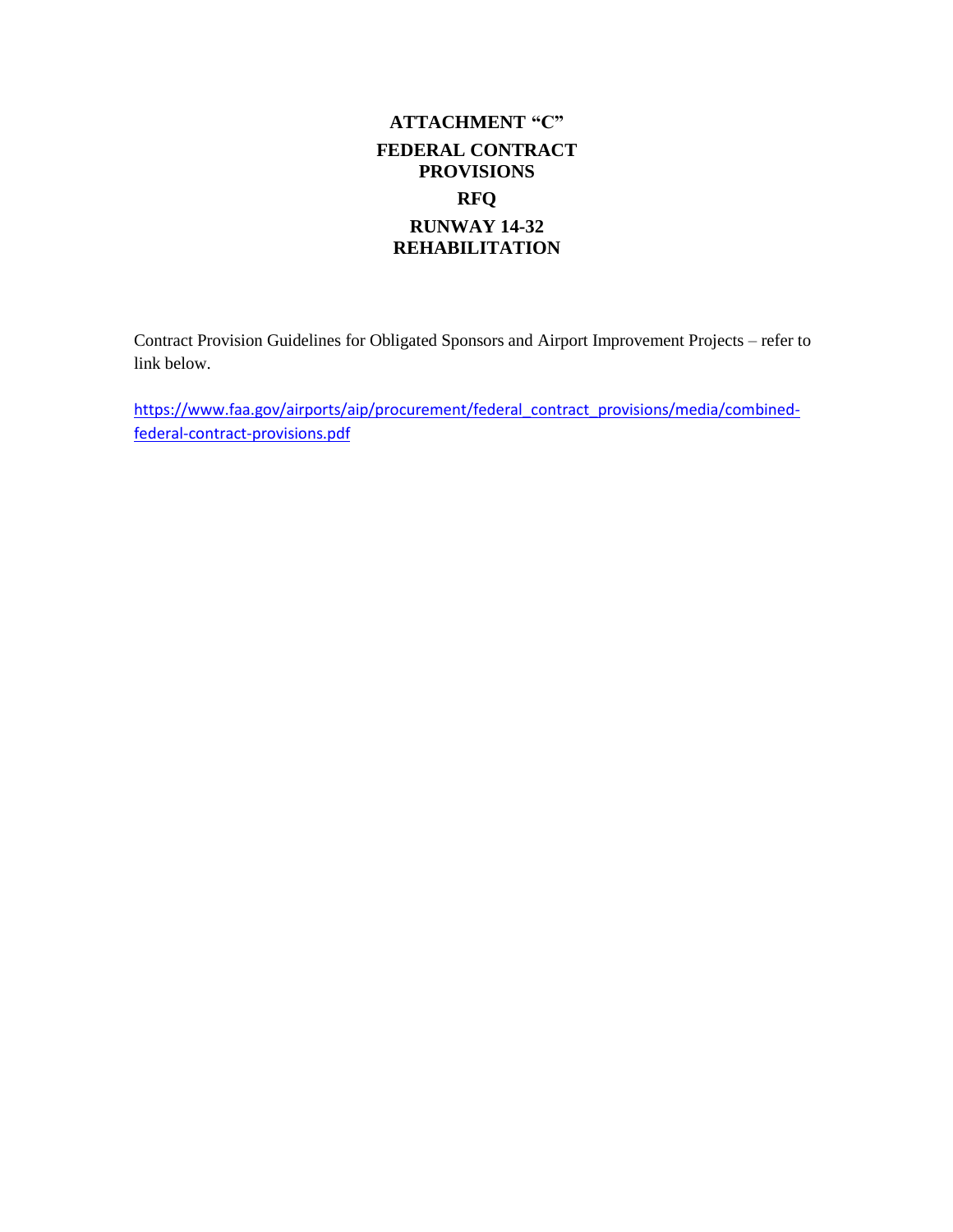ATTACHMENT "D"

(Sample Agreement)